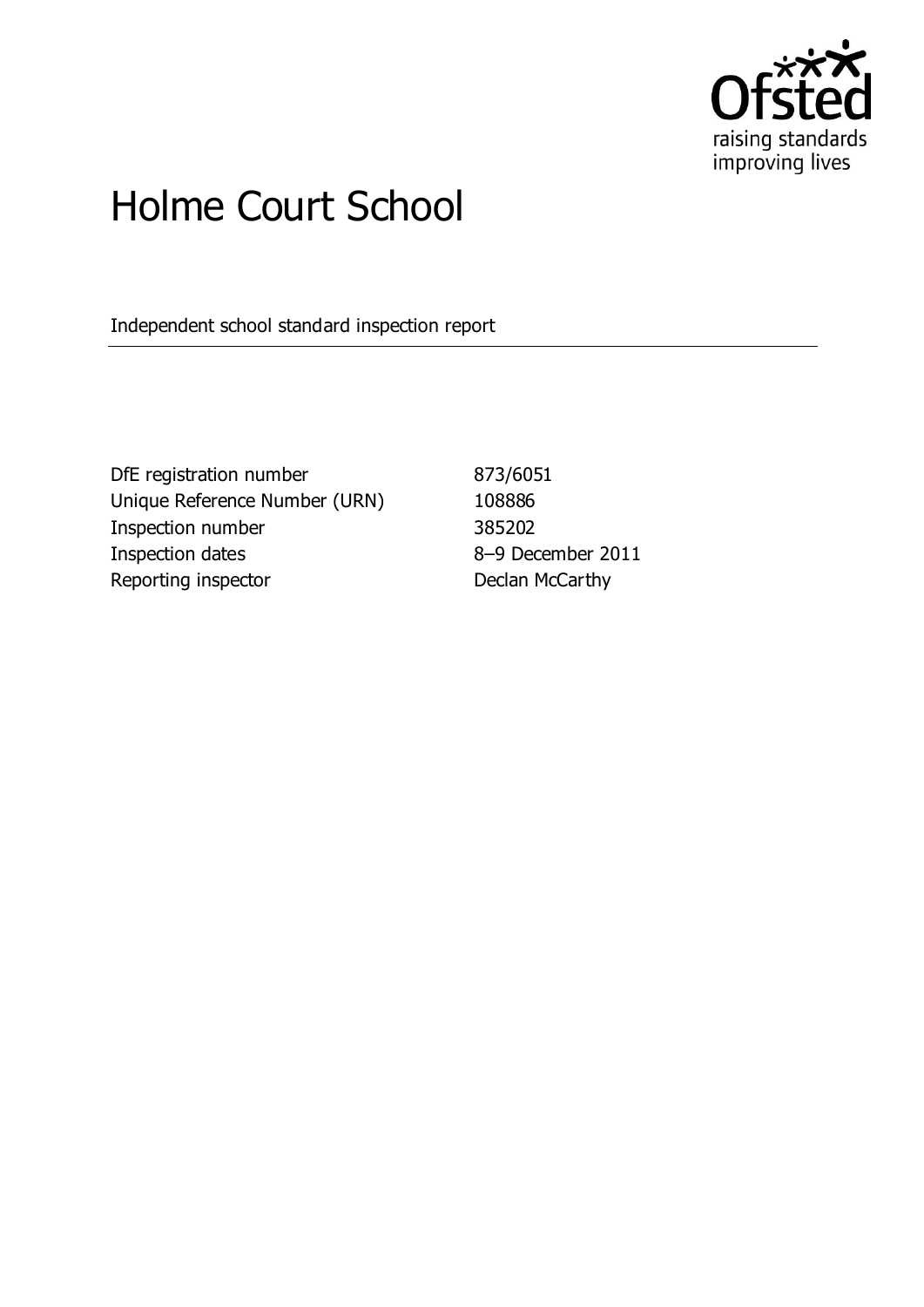The Office for Standards in Education, Children's Services and Skills (Ofsted) regulates and inspects to achieve excellence in the care of children and young people, and in education and skills for learners of all ages. It regulates and inspects childcare and children's social care, and inspects the Children and Family Court Advisory Support Service (Cafcass), schools, colleges, initial teacher training, work-based learning and skills training, adult and community learning, and education and training in prisons and other secure establishments. It assesses council children's services, and inspects services for looked after children, safeguarding and child protection.

If you would like a copy of this document in a different format, such as large print or Braille, please telephone 0300 123 1231, or email enquiries@ofsted.gov.uk.

You may reuse this information (not including logos) free of charge in any format or medium, under the terms of the Open Government Licence. To view this licence, visit www.nationalarchives.gov.uk/doc/open-government-licence/, write to the Information Policy Team, The National Archives, Kew, London TW9 4DU, or email: psi@nationalarchives.gsi.gov.uk.

This publication is available at www.ofsted.gov.uk/publications/090070.

To receive regular email alerts about new publications, incl uding survey reports and school inspection reports, please visit our website and go to 'Subscribe'.

Piccadilly Gate Store Street Manchester M1 2WD

T: 0300 123 1231 Textphone: 0161 618 8524 E: enquiries@ofsted.gov.uk W: www.ofsted.gov.uk

No. 090070 © Crown copyright 2011

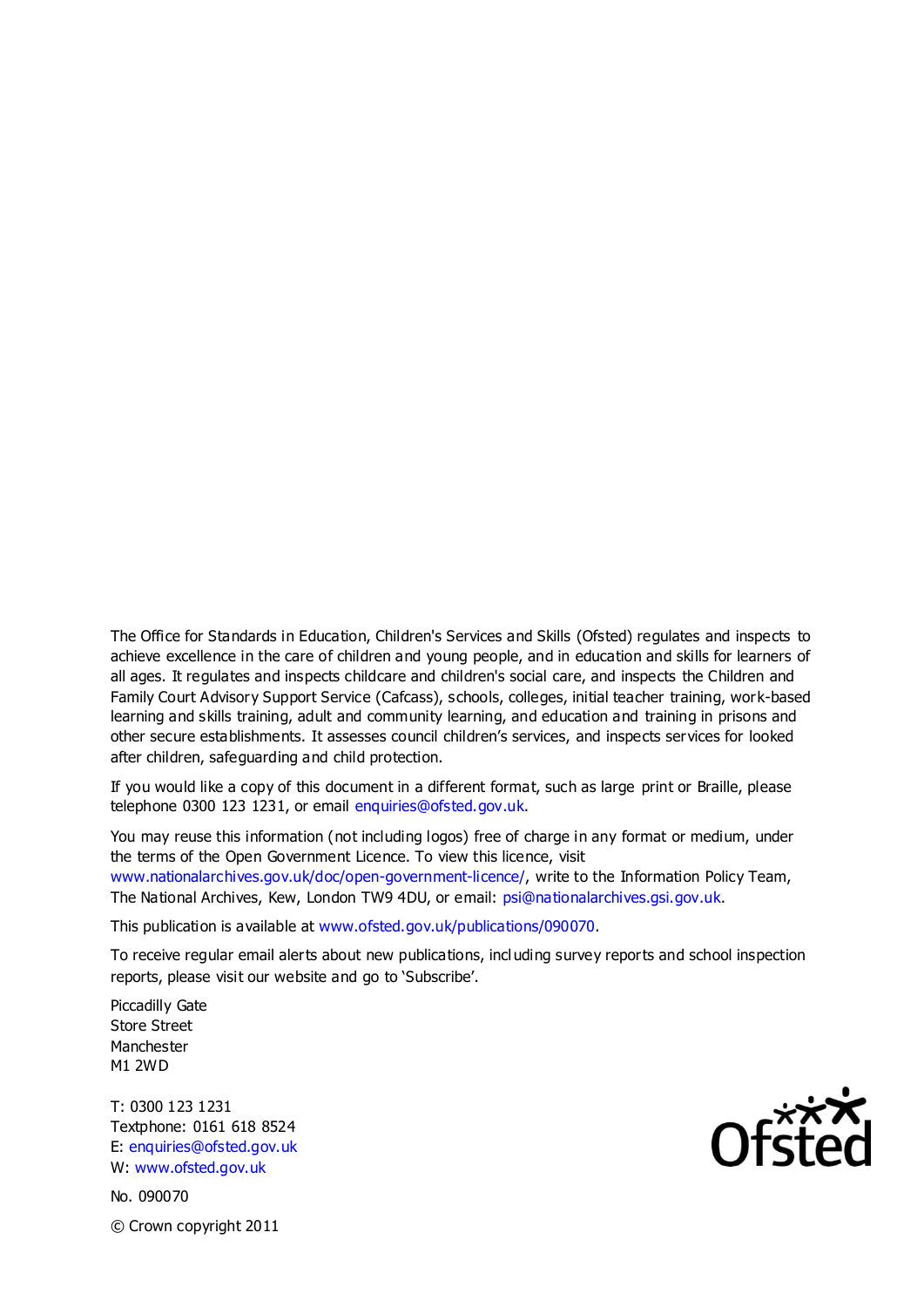

# **Purpose and scope of the inspection**

This inspection was carried out by Ofsted under Section 162A of the Education Act 2002, as amended by schedule 8 of the Education Act 2005, the purpose of which is to advise the Secretary of State for Education about the school's suitability for continued registration as an independent school. $1/2$ 

# **Information about the school**

Holme Court School is a small independent, co-educational, day special school for pupils with dyslexia and associated difficulties, registered to admit pupils aged from seven to 16 years. The proprietorial body, Holme Court School Limited, opened it in 2005 in a small rural location in Bedfordshire. The school was last inspected in May 2008. Since then, the school moved to new premises in Cambridge on 9 September 2011 and was subject to a material change inspection at that time because it wished to extend its registration to include pupils aged 14 to 16 years. There are currently 23 pupils on roll aged between nine and 16 years, 13 of whom have a statement of special educational needs. The school provides short-term intensive programmes for pupils who usually stay for between one and three years, after which most are expected to return to their previous school or move on to a new setting. The aim of the school is to help pupils to overcome their dyslexia by fulfilling their potential as learners and developing as well-rounded mature individuals who are well prepared for the next stage of their lives. Although the school is not affiliated to any religious body, its ethos is based on a strong moral code of respect for self, for others and for property. There are strong links with its sister school, The Cambridge International School, located on the same site.

# **Evaluation of the school**

Holme Court provides a good education for its pupils. Outstanding welfare, guidance and support ensure that safeguarding and pupils' welfare are given the highest priority in the day to day running of the school. The school fulfils it aims in developing the potential of its pupils and meets all regulations. There has been good improvement since the last inspection.

# **Quality of education**

 $\overline{a}$ 

The quality of education is good. The curriculum meets all regulations and is good. It is highly relevant to the school's extended age range. The oldest pupils, in Years 10 and 11, prepare successfully for a wide range of examination courses. These consist of Adult Literacy and Numeracy awards and the Certificate of Personal Effectiveness, which prepare them for life beyond school. Those who are capable of success in GCSE, follow suitable courses in the International School or at local colleges. The first intake of pupils in Years 10 and 11 are currently making good progress towards

<sup>1</sup> [www.legislation.gov.uk/ukpga/2002/32/contents.](http://www.legislation.gov.uk/ukpga/2002/32/contents)

<sup>&</sup>lt;sup>2</sup> [www.legislation.gov.uk/ukpga/2005/18/contents.](http://www.legislation.gov.uk/ukpga/2005/18/contents)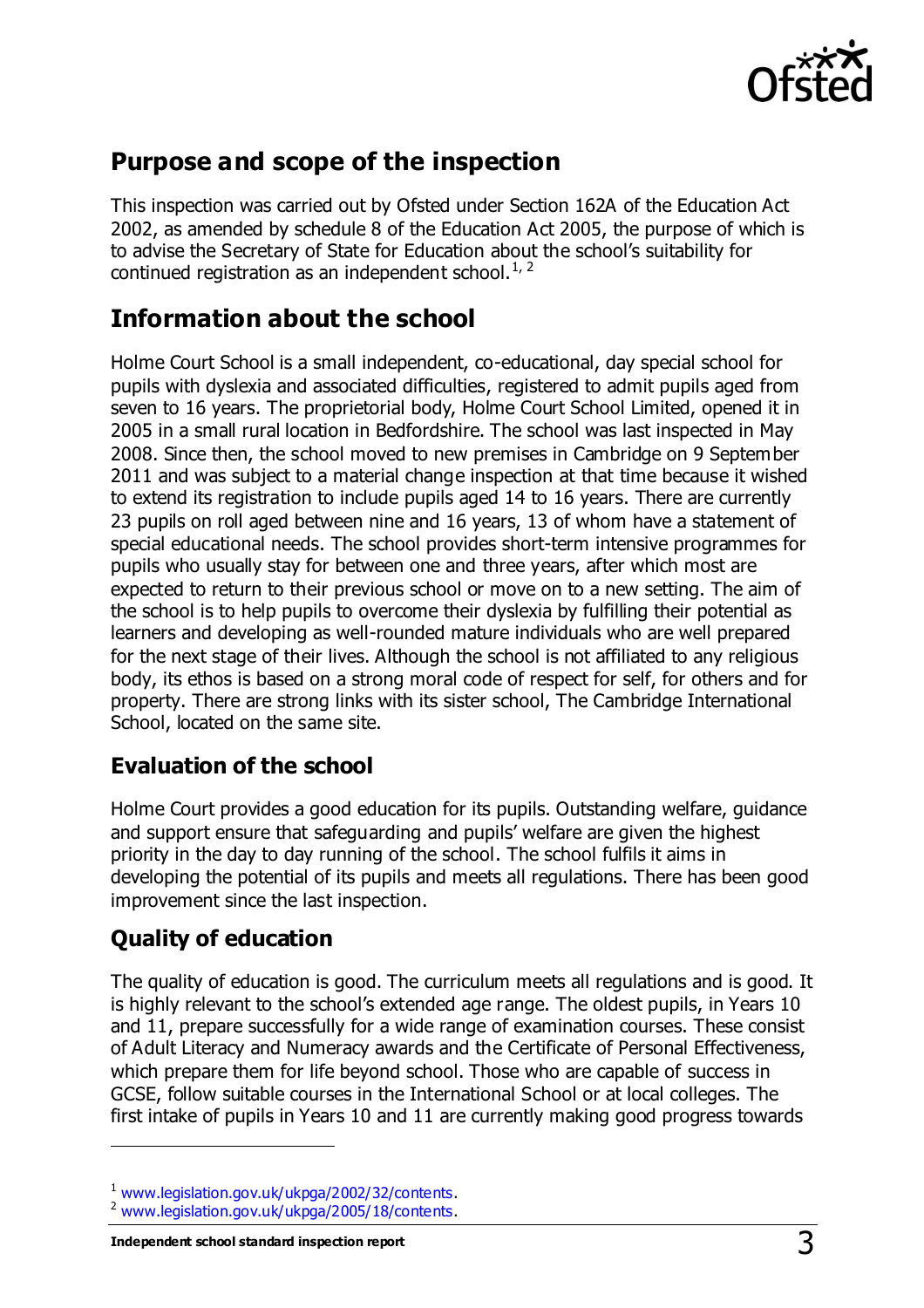

these accreditations. The school has linked up with local community organisations to implement its planned programme of work experience for the oldest pupils and the school was preparing for this during the inspection. The curriculum policy is wellconceived. There is a strong focus on developing literacy and numeracy skills, which are not only taught discretely but also permeate across subjects. Information and communication technology (ICT) is taught discretely as a subject within a new ICT suite and, although not seen supporting learning in other subjects during the inspection, analysis of pupils' work demonstrates it is also applied appropriately to support learning within subjects. The curriculum is matched well to pupils with a statement of special educational needs and is highly personalised through individual educational plans, which reflect the provision specified on the statement. A key strength is the dyslexia centred, multi-sensory and highly structured approaches applied across subjects. This ensures that learning and progress in all subjects, particularly in reading, spelling and handwriting are built up systematically in small steps. Pupils are taught a suitable range of subjects, including science, history, geography, religious education, design and technology, art, music and Spanish. There is strong emphasis on personal, social and health education, which enhances their personal development and promotes their independence skills. Good use is made of an adequate range of resources to support teaching and learning in all subjects.

Assessment is good. A range of well-considered assessment systems are in place, which are used effectively in planning and in the tracking of pupils' progress. Baseline assessment on entry includes the use of standardised tests for reading and spelling, the outcomes of which are used to formulate specific measurable and achievable targets in individual education plans. Progress against these is reviewed and recorded each term. In addition, pupils have individual 'Bullseye' targets clearly displayed on classroom walls which relate mainly to their response in lessons. Progress is tracked and recorded against levels of the National Curriculum in all subjects and these are used to plan lessons and also to provide information for reports to parents on a termly basis.

The quality of teaching is good. Key strengths include good subject knowledge and excellent knowledge of methods for teaching pupils with dyslexia. This is as a result of outstanding training opportunities for all staff, in the latest developments in dyslexia, provided by the head teacher. As a result, teachers make good use of wellchosen visual resources when introducing new concepts to learning, and focus on explanations of technical vocabulary to ensure pupils understand their learning. This was seen in a Year 11 mathematics lesson on ratio proportion, where pupils used cubes to represent ratio and then simplified them before recording their calculations accurately. Good support is provided by teaching assistants who explain tasks clearly, promoting the development of pupils' basic skills within the subject. This was seen in a literacy lesson, where a teaching assistant put on a green hat to help pupils remember the mnemonic for the sound –ough, 'o u green hat'. All staff have excellent relationship with pupils and manage behaviour well in lessons. Planning is good and ensures that tasks are matched well to the range of learning needs within each class.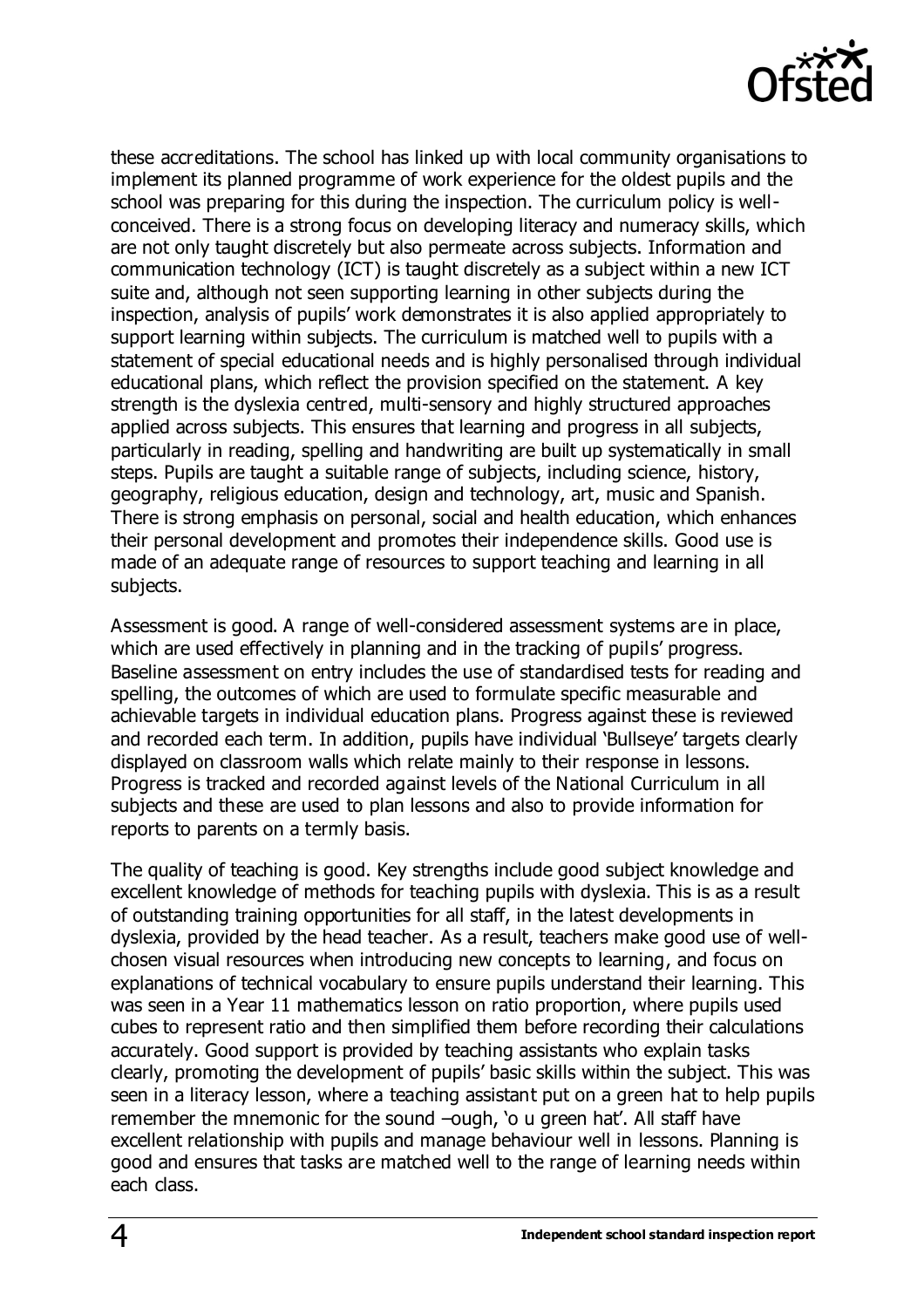

Pupils make good progress in lessons as a result of good teaching. Good progress is also seen in pupils' written work, which is carefully marked to inform pupils how well they have done and what they need to do to improve. The highly accurate school data show good progress made by pupils, most of whom make better than expected gains in their National Curriculum levels and significantly increase their reading and spelling ages. Although the first intake of oldest pupils, have not yet taken their examinations, their work shows that they are making good progress towards their predicted grades. The school is in the process of developing new technologies for pupils with dyslexia to support learning and progress further.

# **Spiritual, moral, social and cultural development of pupils**

Provision for pupils' spiritual, moral, social and cultural development is good. The school meets all the regulations. Many pupils enter the school lacking in confidence and with low self-esteem. The strong focus on the individual, together with timely use of praise and encouragement, enables pupils to develop their confidence and engage with learning. As a result pupils respect staff and listen carefully in lessons. In discussion, all pupils said how much staff help them when they are stuck. They like their teachers and enjoy coming to school, as reflected in the questionnaire responses of pupils and parents. Pupils' behaviour is good. The few pupils with histories of challenging behaviour make rapid improvements, responding well to the classroom code of conduct and to the school's system of rewards and sanctions. They make a good contribution to their community, for example, by taking on responsibilities for small jobs in school and by fund raising for a range of good causes. All pupils are members of the school council, which meets once each week to suggest improvements in the school. The strong emphasis on developing pupils' appreciation and understanding of different cultures is reflected in the study of world faiths, the celebration of world religious festivals and participation in International Day held in the Cambridge International School. The citizenship programme, together with planned visits, ensures that pupils develop their knowledge of public institutions and services in England.

# **Welfare, health and safety of pupils**

Provision for pupils' welfare, health and safety is outstanding and the school meets all the regulations. This is reflected in the strong views of parents, carers and pupils who say they feel safe. Arrangements for child protection are outstanding. All staff have received appropriate up-to-date training. An excellent range of policies and procedures are in place and implemented effectively to safeguard the welfare and interests of pupils. These include policies for child protection, safeguarding, antibullying, behaviour and discipline, safer recruitment, health and safety, fire safety, and first aid. The active encouragement of pupils to stay safe, through for example clear guidance on internet safety and the use of mobile phones, ensures that they stay safe. A clear system of rewards and sanctions, used consistently by staff, promotes good behaviour. Risk assessments in school and for educational visits are very thorough and meticulously recorded. A high level of staff vigilance, at all times, is a strong feature. Any incidents, accidents and safe handling are recorded in detail, complying fully with requirements. Full fire certification is in place with a record of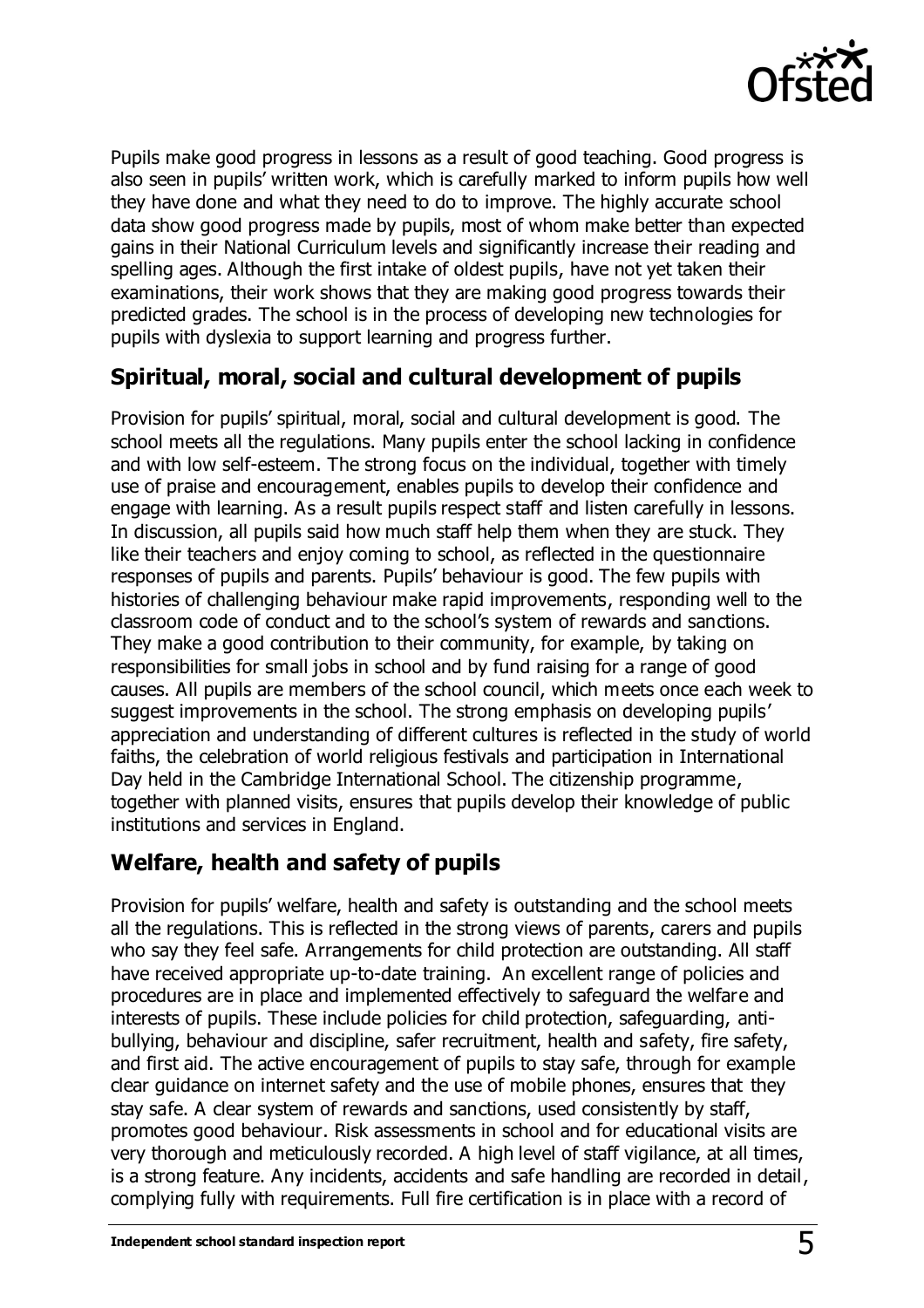

regular testing of fire and electrical appliances. Strong pastoral care ensures that pupils' medical needs and emotional wellbeing are carefully considered at all times. Pupils eat healthily and exercise regularly. Admissions and attendance registers fully meet requirements. The school also meets all the requirements of the Equality Act 2010.

## **Suitability of staff, supply staff and proprietors**

The school meets the regulations. Rigorous procedures are in place to check the suitability of all staff, proprietors and any visitors to the school to work with children. These checks are recorded on a single central register which is dated and signed as checks are completed.

#### **Premises and accommodation at the school**

The school is located in the grounds of Cherry Hinton Hall, set in eight acres of parkland and woodland, providing for a variety of outdoor games and activities. The premises and accommodation are located in two buildings, the Cottage and the Phoenix Wing. Both premises are in a satisfactory state of repair and are suitably decorated. Three light, spacious and well insulated classrooms are located in the cottage for pupils at Key Stages 2 and 3 and further spacious classroom accommodation and an assembly hall, which also serves as a dining area is provided for pupils at Key Stage 4 in the Phoenix. There is adequate storage space and wash room facilities for staff and pupils in both premises. The school benefits from a new ICT suite as well as a suitably resourced rest room for pupils who are ill. Good use is made of the well-equipped outdoor area, the local park and leisure centre for recreation and exercise. The accommodation is suitable and safe for the maximum number of 30 pupils for registration.

### **Provision of information**

This provision meets all regulations. A new prospectus has been drawn up, which takes account of the changing age range and needs of pupils within the new premises. Parents and carers are informed of all available policies in the school and receive regular newsletters updating them on any developments within the school. Annual written reports on pupils' progress are detailed and informative. Parents and carers who returned their completed questionnaires, highlighted the good communication between home and school

#### **Manner in which complaints are to be handled**

The complaints procedure meets all the regulations. There have been no complaints in the last year.

# **Compliance with regulatory requirements**

The proprietor has ensured that the school meets The Education (Independent School Standards) (England) Regulations 2010, schedule 1 ('the Regulations').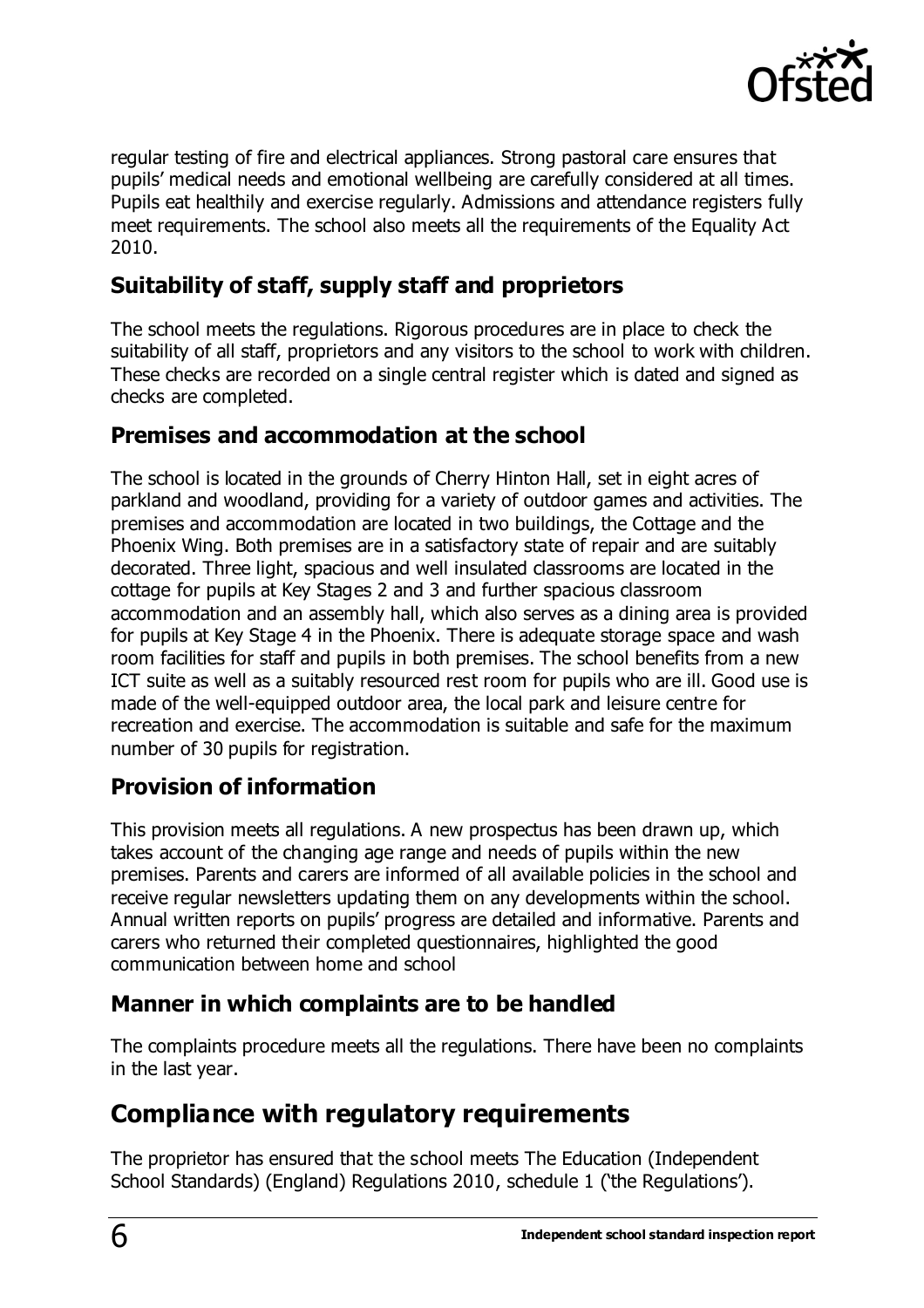

# **What the school could do to improve further**

While not required by regulations, the school might wish to consider the following point for development.

■ Extend the resources of specialist technologies to further support learning and progress for pupils with dyslexia.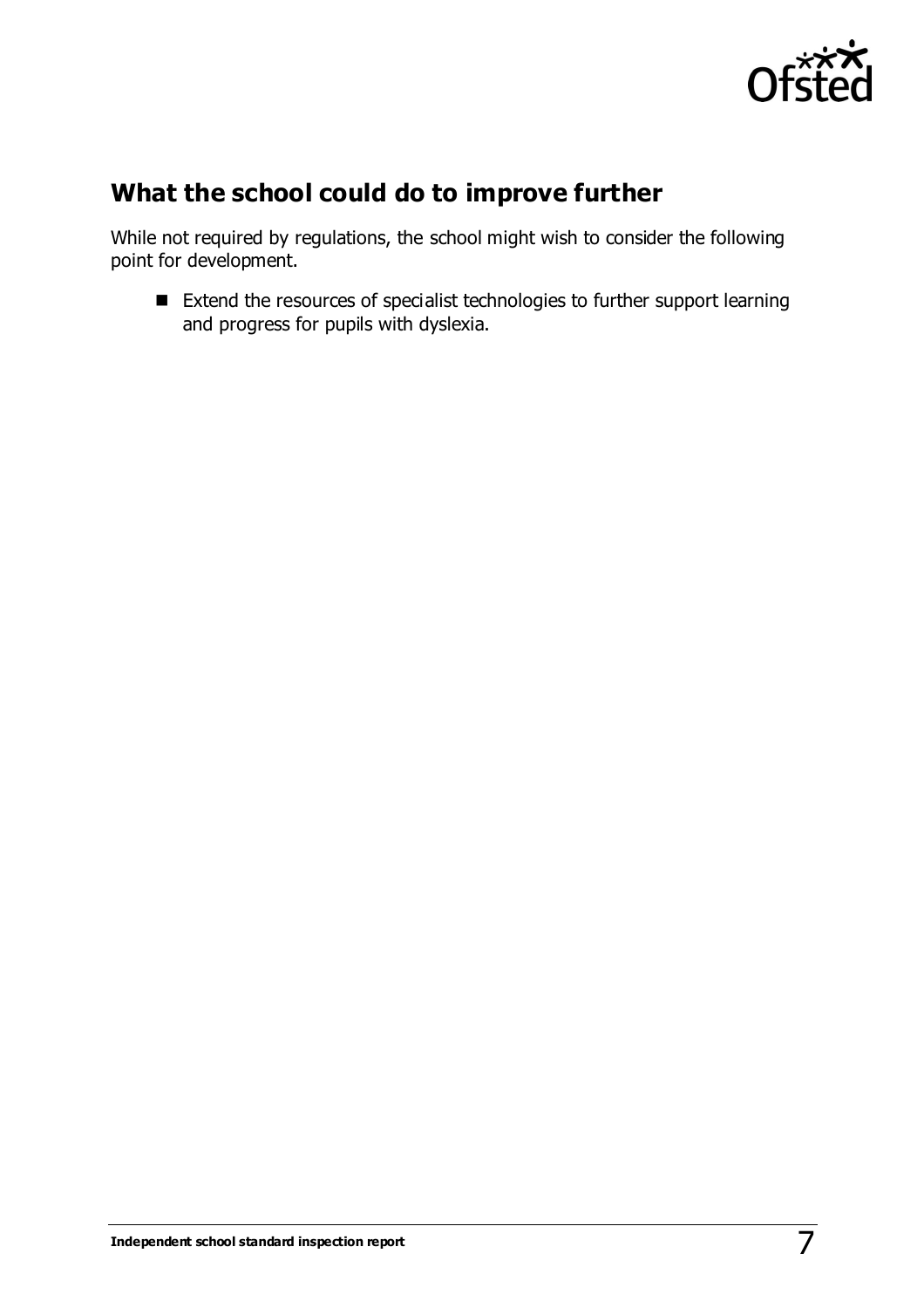

# **Inspection judgements**

| outstanding  |
|--------------|
| good         |
| satisfactory |
| inadequate   |

# **The quality of education**

| Overall quality of education                                                                    |  |  |
|-------------------------------------------------------------------------------------------------|--|--|
| How well the curriculum and other activities meet the range of needs<br>and interests of pupils |  |  |
| How effective teaching and assessment are in meeting the full range<br>of pupils' needs         |  |  |
| How well pupils make progress in their learning                                                 |  |  |

#### **Pupils' spiritual, moral, social and cultural development**

| Quality of provision for pupils' spiritual, moral, social and cultural<br>development |  |  |
|---------------------------------------------------------------------------------------|--|--|
| The behaviour of pupils                                                               |  |  |

#### **Welfare, health and safety of pupils**

|  | The overall welfare, health and safety of pupils |  |  |  |  |
|--|--------------------------------------------------|--|--|--|--|
|--|--------------------------------------------------|--|--|--|--|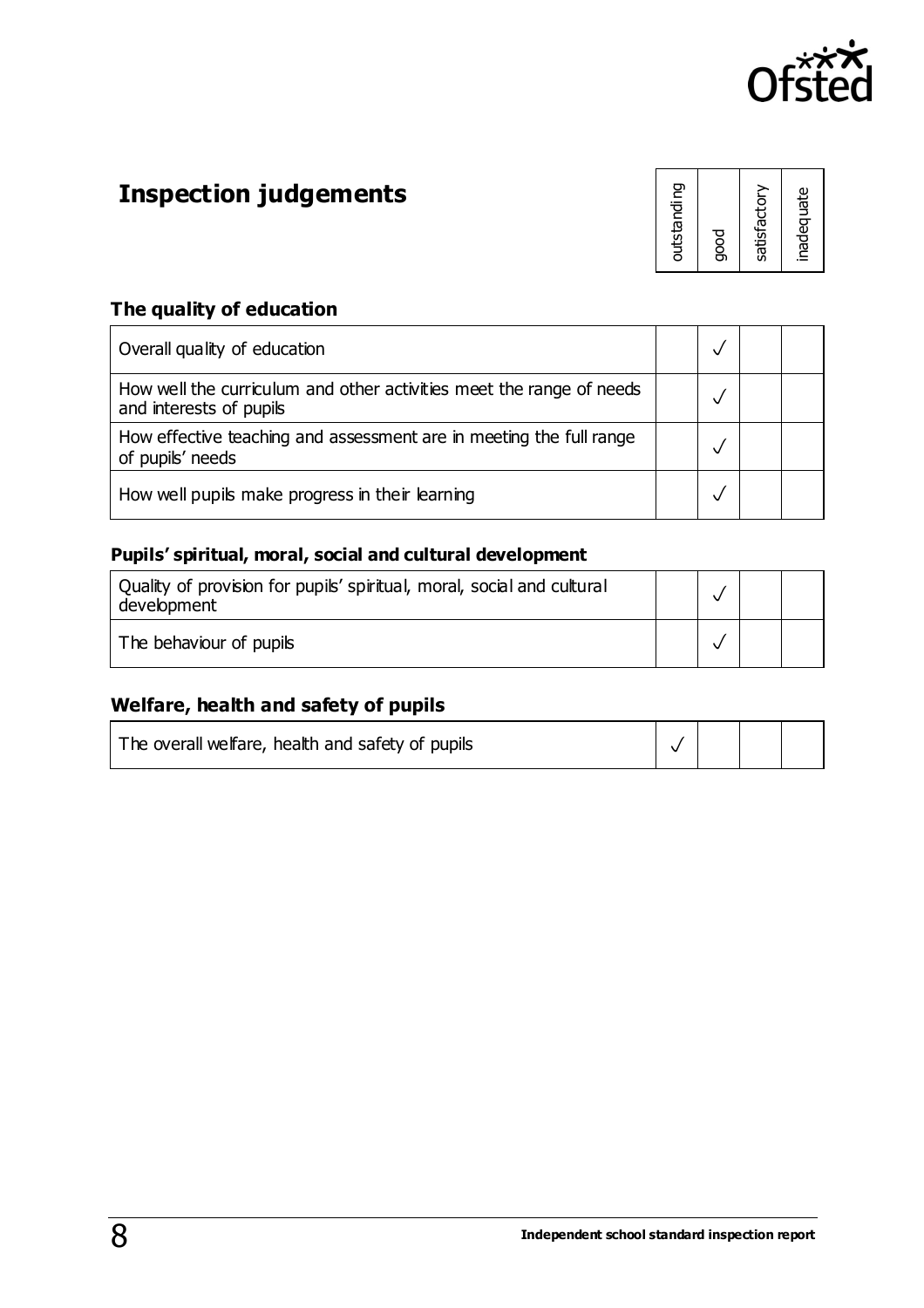

# **School details**

| <b>School status</b>                                              | Independent                                                                     |               |           |  |  |
|-------------------------------------------------------------------|---------------------------------------------------------------------------------|---------------|-----------|--|--|
| <b>Type of school</b>                                             | Day special                                                                     |               |           |  |  |
| Date school opened                                                | 2005                                                                            |               |           |  |  |
| Age range of pupils                                               | $7-16$ years                                                                    |               |           |  |  |
| <b>Gender of pupils</b>                                           | Mixed                                                                           |               |           |  |  |
| Number on roll (full-time pupils)                                 | Boys: 15                                                                        | Girls: 7      | Total: 22 |  |  |
| Number on roll (part-time pupils)                                 | Boys: 0                                                                         | Girls: 1      | Total: 1  |  |  |
| Number of pupils with a statement of<br>special educational needs | <b>Boys: 11</b>                                                                 | Girls: 2      | Total: 13 |  |  |
| Number of pupils who are looked after                             | Boys: 0                                                                         | $G$ irls: $0$ | Total: 0  |  |  |
| <b>Annual fees (day pupils)</b>                                   | £13,185                                                                         |               |           |  |  |
| <b>Address of school</b>                                          | The Cottage<br>Cherry Hinton Hall<br>Cherry Hinton Road<br>Cambridge<br>CB1 8DW |               |           |  |  |
| <b>Telephone number</b>                                           | 01223 778835                                                                    |               |           |  |  |
| <b>Email address</b>                                              | dyslexiaschool@yahoo.co.uk                                                      |               |           |  |  |
| <b>Headteacher</b>                                                | Julia Hewerdine                                                                 |               |           |  |  |
| <b>Proprietor</b>                                                 | Holme Court Cambridge Limited                                                   |               |           |  |  |